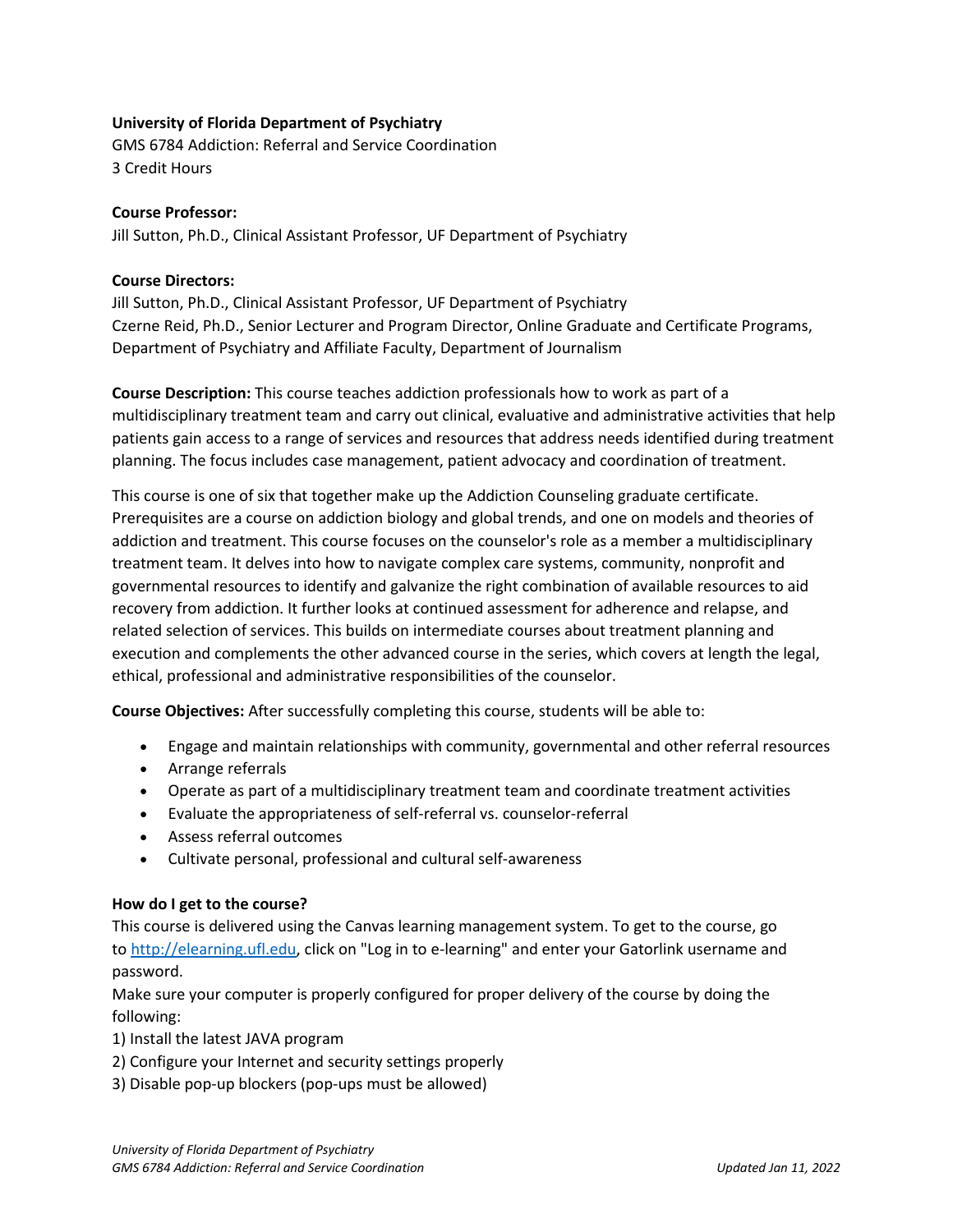4) Download the Cisco AnyConnect VPN client to allow you to get to restricted-access reading materials (instructions below)

Email academic assistant, Taylor Greene, using the mail tool in Canvas or directly at [tgreene740@ufl.edu](mailto:tgreene740@ufl.edu) for help with making sure your computer is configured properly. Improper configuration may result in problems such as not being able to view videos, click links and/or readings, or submit assignments. Only work submitted through the website will be accepted. **Please do not email or call the instructor about tech support issues**.

## **Who should I contact?**

Please review this section carefully so you can direct your question or comment to the appropriate person:

**Grading, assignments, due dates, course content:** Contact your instructor if you have questions about grading, assignments and course content. Do not post questions or comments about grading or due dates in the discussion assignments for various modules. Do not contact the instructor about tech support. Use the email tool within Canvas to contact the instructor. Click on the "Inbox" tool at the left of the screen to get to the email function.

**Tech support:** If you are having technical difficulties *related to this course*, such as not being able to click on a link or view a video or reading, please do not contact the instructor. Instead, send an email to academic assistant, Taylor Greene, using the mail tool in Canvas or directly at [tgreene740@ufl.edu](mailto:tgreene740@ufl.edu) with the subject line "ASD Online Program." If, on the other hand, you are having *general* technical issues such as not being able to log into your UF account or e-learning, or not being able to download and configure VPN, please contact the UF Help Desk at [helpdesk@ufl.edu](mailto:helpdesk@ufl.edu) or 352-392-HELP (4357). **Do not email the instructor for tech support.** If your tech issues don't seem like they will be resolved before the due date of an assignment, please inform the instructor before the deadline passes.

**Course communication:** Be sure to check your UF email account frequently (log in with your Gatorlink credentials at [http://www.mail.ufl.edu/](http://www.mail.ufl.edu/)) for class messages, updates and announcements. Configure your settings within Canvas to make sure that class messages are being delivered to your email account. To do so, in Canvas click on the "Account" tool on the left of the page, then go into "Settings" and "Notifications" and select the appropriate options to ensure that you receive class correspondence in a timely manner. **Make sure that you put "notifications@instructure.com**" on your email address book or safe-sender list, so your messages do not end up in the trash. Course emails will say the sender is "Canvas Message Center <Notifications@instructure.com>"

**Syllabus changes:** Students will be notified if there are major changes to the syllabus.

**Requesting a Gator 1 UF ID card:** UF degree-seeking distance students may request a UF ID card. For details:<https://www.bsd.ufl.edu/g1c/idcard/distance.asp>

**Course disclaimer:** This course (including all materials, ideas, research or clinical observations written or electronically conveyed) is for educational purposes only. The course does not substitute for and does not provide clinical or treatment recommendations or endorsements for the treatment of any individual person's condition. This course is simply a survey course whose intent is to familiarize the student with a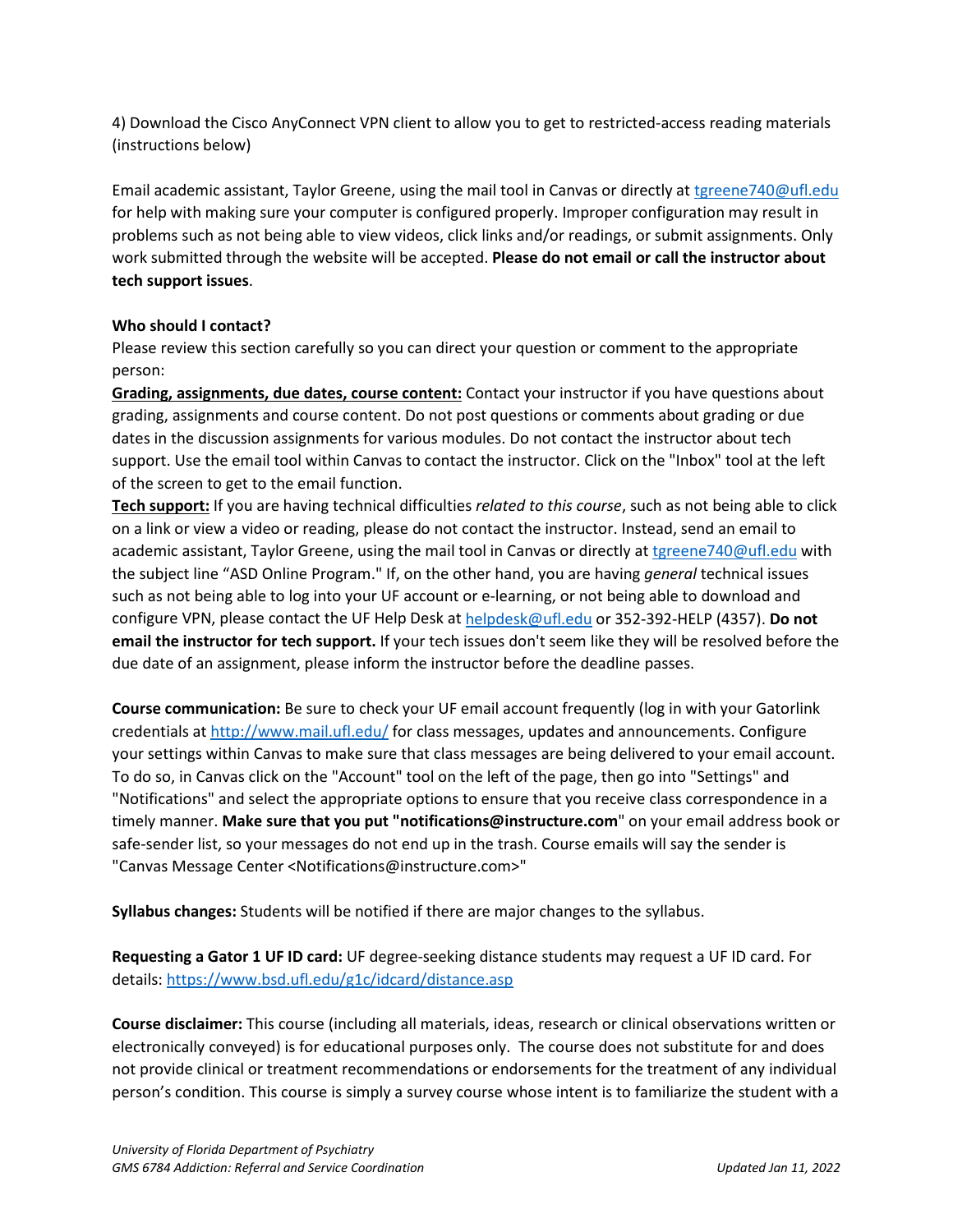wide variety of material relevant to the area of study and course participants should not use any of the course material as a basis for diagnosis or treatment of themselves or others. Any clinical intervention or treatment that the course participant elects to take is the sole responsibility of the course participant. Such clinically relevant decisions should always be discussed with the course participant's physician and/or other health care providers and the consequences of any action taken are the responsibility of the course participant and his or her treating provider.

**Educational philosophy:** The Department of Psychiatry aims to provide students with a learning environment that is current, interactive and supportive. The online nature of the course provides students with flexibility for listening to lectures, participating in class discussions and submitting assignments. The class can be completed without your ever setting foot on the University of Florida campus or even leaving home. With this freedom comes responsibility and expectations. This course is accredited for 3 UF credits and as a result, it requires at least 3 hours per week in direct "contact," as well as 6 additional hours to complete assignments and course-related research. Due to the online nature of the course, the contact hours have been replaced with online lectures and readings. Typically, a 3-credit hour course requires up to 9 hours per week of work. Students are asked to be on the lookout for course announcements and emails, and to keep account of all due dates.

**Overview of Course Content:** The course is divided into 15 modules. Each lesson introduces and overviews a major issue in the field. A typical module consists of:

- a video lecture
- required readings
- a short quiz
- one or two web post assignments, requiring a 250-word short answer (or a list of items, as indicated)
- two 100-word web posts to respond to or comment on classmates; web posts

**Assignment due dates and times:** Unless otherwise noted, all quizzes, web posts and essay assignments are due on the dates specified, on Mondays at 9 a.m. Eastern.

**Network with an Agency:** Students will be asked to contact an agency or treatment facility to schedule a day to meet the staff and tour the facility. Students will be assigned discussion questions throughout the course pertaining to their visit of this agency as well as will participate in a Zoom video conference with Dr. Sutton. **\*\*COVID-19 note:** Given many of the restrictions in place due to the COVID-19 pandemic, this assignment can be fulfilled with scheduling a time to at least have a phone or virtual (like Zoom, etc) conference with a staff member at the agency to gain information that would be normally gathered if going in person to tour the facility and meet the staff. In addition, plan to thoroughly review any materials available for the agency, including websites.

**Case Assignment:** Students will be assigned a fictional "patient." Over the course of the semester, they will be assigned **three** different scenarios or situations for this patient. Each student will write a response of 750-1,000 words that includes the following:

1. A brief description of their patient's profile and current presenting situation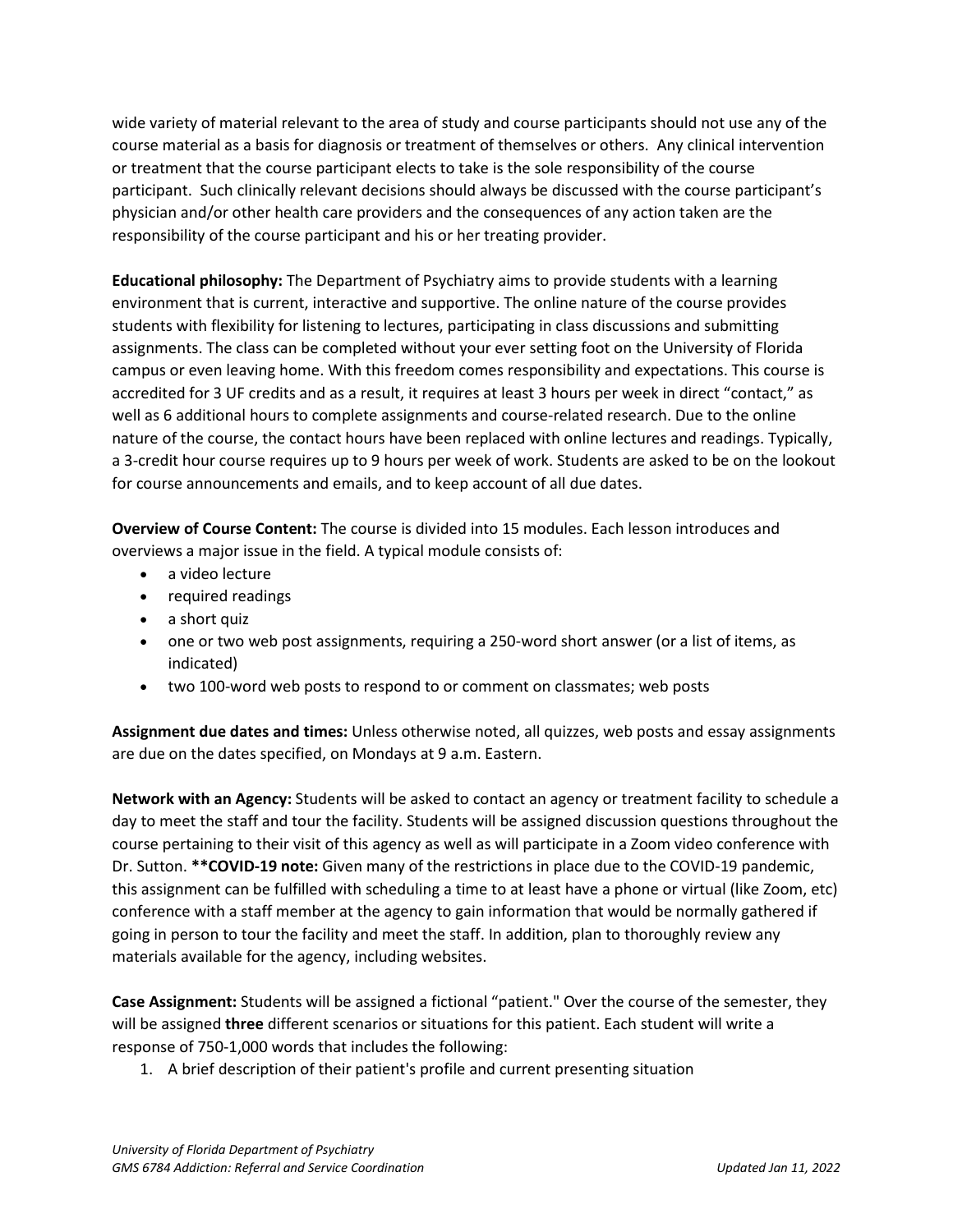2. How the student responded to the situation provided in the scenario and justification for the response.

Each response will be 100 points each. Grades will be assigned individually. Responses are expected to demonstrate a high level of analysis and apply practical knowledge and skill from the course material.

#### **Point breakdown:**

| Assignment                 | Points each                                                  | Subtotal  |  |
|----------------------------|--------------------------------------------------------------|-----------|--|
| Quizzes (2)                | 1 quiz x 10 pts each + 1 quiz x 20<br><b>lpts</b>            | 30        |  |
| Web posts (18)             | 17 discussions x 40 pts each, 1<br>discussions x 20 pts each | 700       |  |
| Case assignments (3)       | $3 \times 100$ pts each                                      | 300       |  |
| Networking assignments (1) | 40 pts                                                       | 40        |  |
| <b>Total</b>               |                                                              | 1,070 pts |  |

Note that if you do not submit an assignment you will get a grade of zero for that assignment.

**\*\*Students must earn a B or higher in each course taken, to advance to the remaining courses in the certificate. Students who earn a grade lower than a B in a course must retake that course to continue in the program.**

**Grading Scale:** Final Grades are determined as follows, and will be posted in "Grades" in Canvas.

| $A \geq 93\%$ | A-90-92% | $B + 87 - 89%$ | <b>B</b> 83-86% | B-80-82%       | $IC+ 77-79\%$ |
|---------------|----------|----------------|-----------------|----------------|---------------|
| IC 73-76%     | 70-72%   | $D+67-69$      | $D$ 63-66%      | $D - 60 - 62%$ | $<60\%$       |

View the current UF Grading Policy at

https://catalog.ufl.edu/ugrad/current/regulations/info/grades.aspx.)

**Accommodations for Students with Disabilities:** Students requesting accommodations must first register with the Dean of Students Office. The Dean of Students Office will provide documentation to the student, who must, in turn, provide that documentation to the course director when requesting an accommodation. Contact the Disability Resources Center, http://www.dso.ufl.edu/drc/, for information about available resources for students with disabilities.

**Viewing Video Lectures:** Links to lecture videos are provided on the to-do list for each lesson.

**Required Readings/Course Reserves:** Required readings, which may include journal articles, e-books, and other materials, are available via the UF library's Course Reserves management software Ares. To get to Ares, first be sure that you are securely connected via VPN (instructions below). Next, in Canvas, simply click on the "Course Reserves" tool on the left of the page. If prompted to do so, you will need to set up an account in Ares. Next, search for your courses by name, course code or instructor name, then select the green "Add Course" button to add the desired course to your account. Once you are in Course Reserves for a specific course, click on "View Item" next to the title of the item you want to retrieve. For more instructions on getting course materials via Ares, see

[http://cms.uflib.ufl.edu/accesssupport/howtostudents.](http://cms.uflib.ufl.edu/accesssupport/howtostudents) If you have technical difficulties with downloading files, email the academic assistant at tgreene740@ufl.edu before contacting the instructor or other course staff.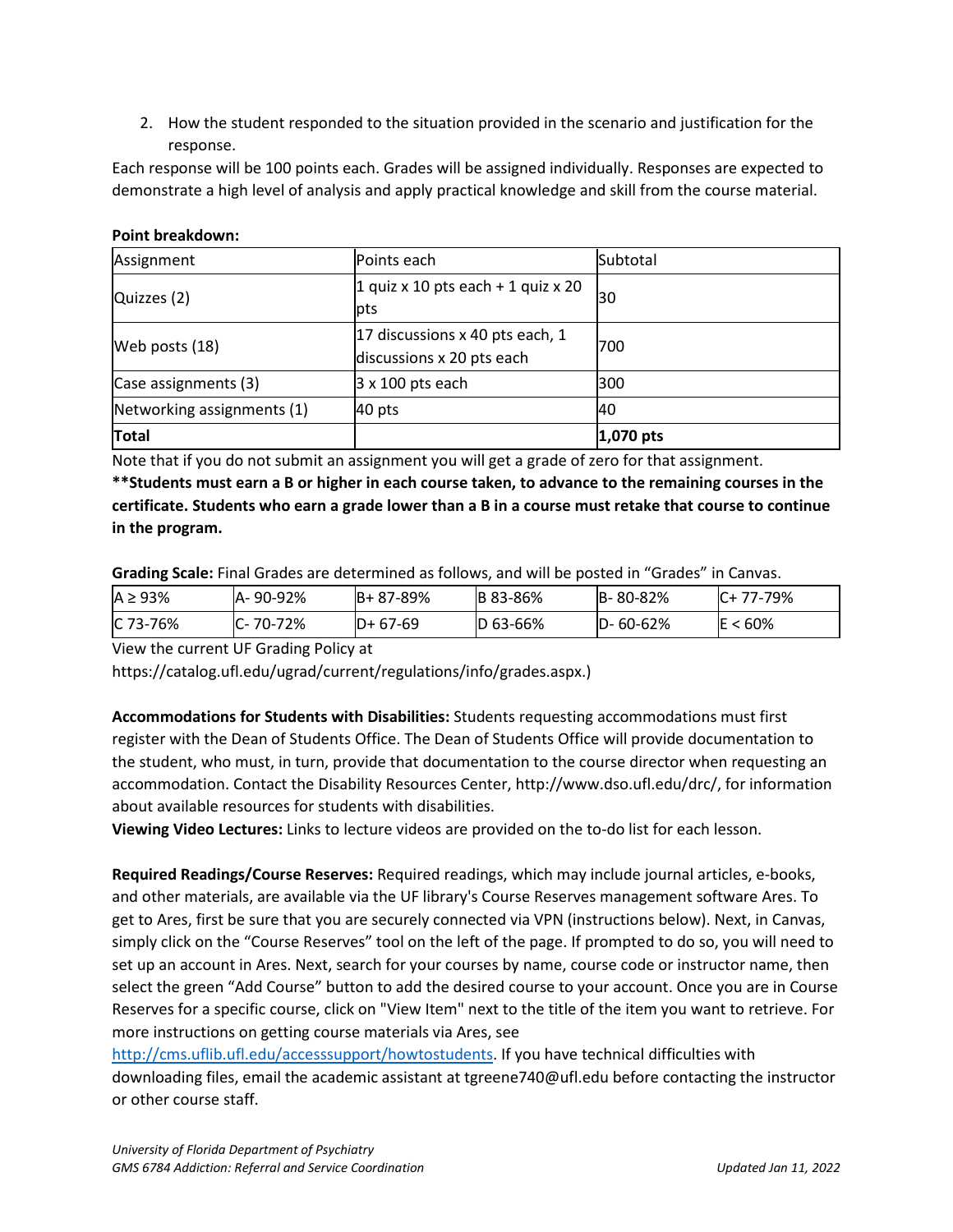## **VPN: Important instructions for getting to the reading materials linked in the course**

Many of the links to the course readings are journal articles, books and other items held by the UF Libraries. To get to those materials you must first log into a secure connection called a VPN, which is short for virtual private network. Once you are logged into the UF VPN, go back into the course and click on the reading links. UF VPN installation instructions[: https://it.ufl.edu/ict/documentation/network](https://it.ufl.edu/ict/documentation/network-infrastructure/vpn/)[infrastructure/vpn/.](https://it.ufl.edu/ict/documentation/network-infrastructure/vpn/) For help, contact the UF Help Desk at (352) 392-4357.

**Borrowing from the UF Libraries:** Distance learners can borrow materials from the UF collection. They can also borrow from non-UF libraries using Interlibrary Loan (ILL). See the main UF Libraries site for distance learners at [http://guides.uflib.ufl.edu/distancelearners.](http://guides.uflib.ufl.edu/distancelearners)

**Opinion disclaimer:** Please note that sometimes professionals who appear in videos or authors of assigned readings may offer their opinions, perhaps even controversial ones. We wish to encourage open-minded thinking, evaluation, and critiquing in this course and so we also have web-posts where you may voice your opinions. However, it is important to recognize that the opinions expressed by others do not necessarily reflect those of the course instructors, teaching assistants, the Department of Psychiatry, the UF College of Medicine, or the University of Florida.

**Class demeanor:** All students are expected to be courteous to each other and to instructors and course assistants in all their communications, including discussion posts. Students should not upload or duplicate copyrighted materials on online class discussion boards without express permission from the copyright holder.

# **Using, Citing, and Formatting References**

As you go through the course, you will consult with many different types of sources to obtain supporting data or information for points or arguments you make in discussions, essays and other assignments. You are required to cite your sources when you do the following (American Psychological Association [APA], 2009):

- 1. Refer to facts or quantitative data
- 2. Paraphrase another author's view point, idea, or theory
- 3. Quote an author directly

Your sources may include your online lecture notes from within Canvas, academic journals, print or online newspapers, magazines, books, videos, apps, blogs, podcasts, online discussion forums such as Reddit's AMA, or personal communication with an expert or other person. When citing references, in each case you are required to do six things:

- 1. Include the source of the information you are presenting
- 2. Cite the source within body of your discussion, essay or other text (this is known as in-text citation)
- 3. Paraphrase where necessary (see note on paraphrasing below)
- 4. Put language taken word-for-word from another source in quotation marks or block quotes
- 5. List your references at the bottom of your discussion, essay or other text
- 6. Format the references (both the in-text citation and the reference list) according to the required style convention.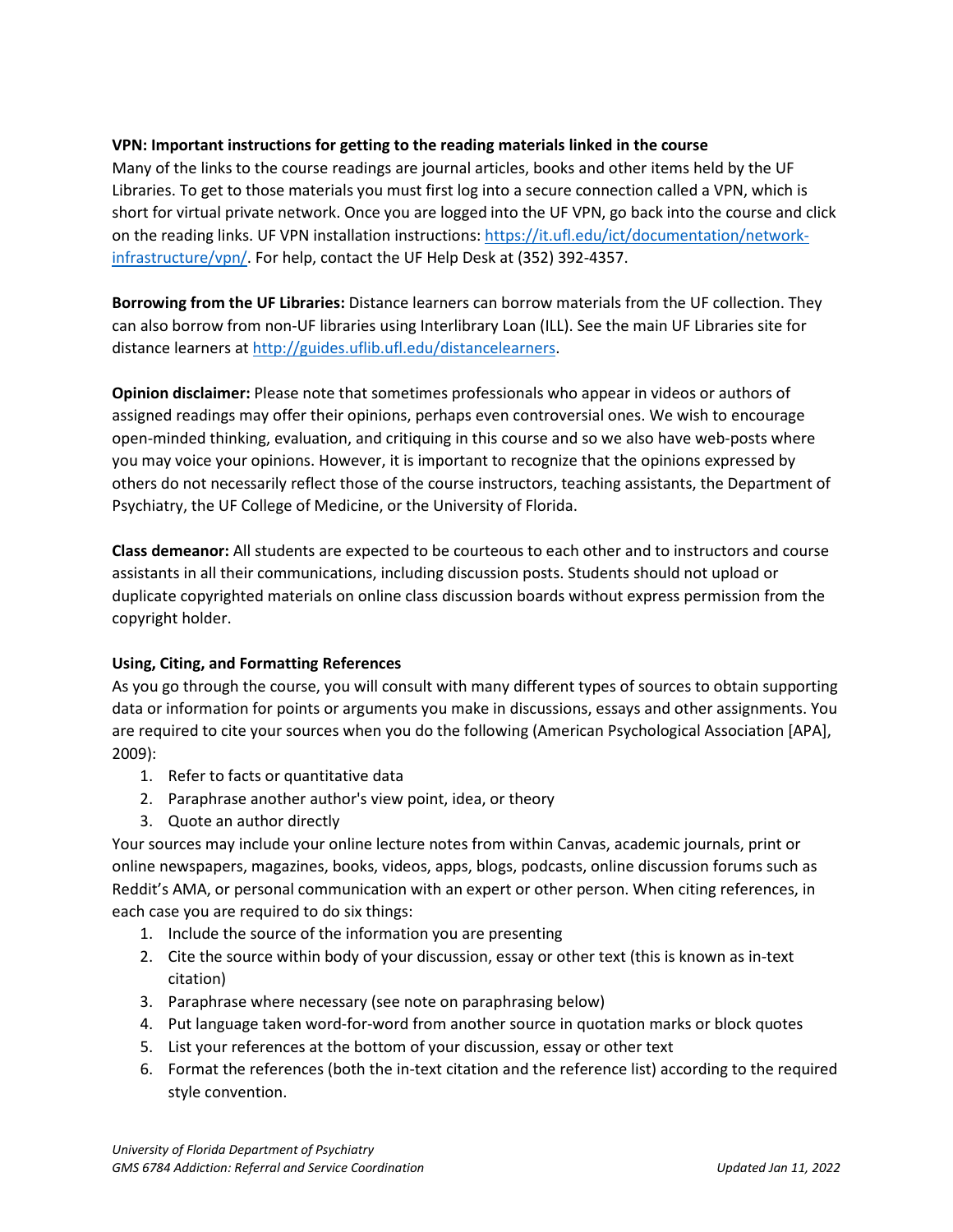There are several different style conventions (https://owl.english.purdue.edu/owl/resource/585/2/), including Chicago Style, often used in the humanities; Modern Language Association (MLA), used most commonly in the liberal arts and humanities; American Psychological Association (APA), used most commonly in social sciences; and others. In this course we will use the latest edition of American Psychological Association (APA) Style. To properly cite and format a reference, find as many details about the source as possible and carefully consider the following (Paiz et al., 2015):

**In-text citation:** Sources must be cited within the body of the text for any information or data presented in support of arguments or examples given. In-text citations go at the end of a sentence. They generally include the author's last name, followed by a comma, and the year of publication, all enclosed in parentheses, e.g. (Goldman, 2012), but there is some variation depending on the type of source and the number of authors.

**Paraphrasing:** If you are referencing ideas or information from another work and you feel the need to cite or quote the author in each and every line of your body of text, stop! Instead, you should paraphrase the work and include an in-text citation the first time the work is mentioned. Paraphrasing means synthesizing an author's original statements and then saying them in your own words (Purdue Online Writing Lab [OWL], 2014). Visit the Purdue OWL (https://owl.english.purdue.edu/owl/resource/619/1/) for tips on effective paraphrasing.

**Quoting:** If you do have the need to take some language word-for-word from another source, put it in quotation marks or block quotes.

**Reference list:** This should be ordered alphabetically by the last name of the first person listed on the paper or other source material (APA, 2009).

**Formatting:** For instructions and detailed examples of how to format in-text citations and reference lists for a variety of source types, consult the References Style Guide provided in Module 1, the Publication Manual of the American Psychological Association excerpts in Course Reserves, and/or the Purdue OWL APA style guide (https://owl.english.purdue.edu/owl/resource/560/1/). You may also contact the UF reference librarian for assistance (see the library resources section in your course syllabus). For additional help you may also create an account with a reference management system such as [EndNote.](https://guides.uflib.ufl.edu/endnote) Note that if you put nonsense into a reference management program you will get nonsense out ... you must enter the information the way the program requires or your reference list will not be formatted properly or contain the needed information.

**Academic Integrity:** Online classes are subject to the same requirements of academic honesty as all oncampus classes. Please review and be familiar with the Student Conduct Code and Student Honor Code, which can be found a[t https://www.dso.ufl.edu/sccr/process/student-conduct-honor-code/.](https://www.dso.ufl.edu/sccr/process/student-conduct-honor-code/) UF students are bound by The Honor Pledge which states, "We, the members of the University of Florida community, pledge to hold ourselves and our peers to the highest standards of honor and integrity by abiding by the Honor Code. On all work submitted for credit by students at the University of Florida, the following pledge is either required or implied: "On my honor, I have neither given nor received unauthorized aid in doing this assignment." The Student Honor Code specifies a number of behaviors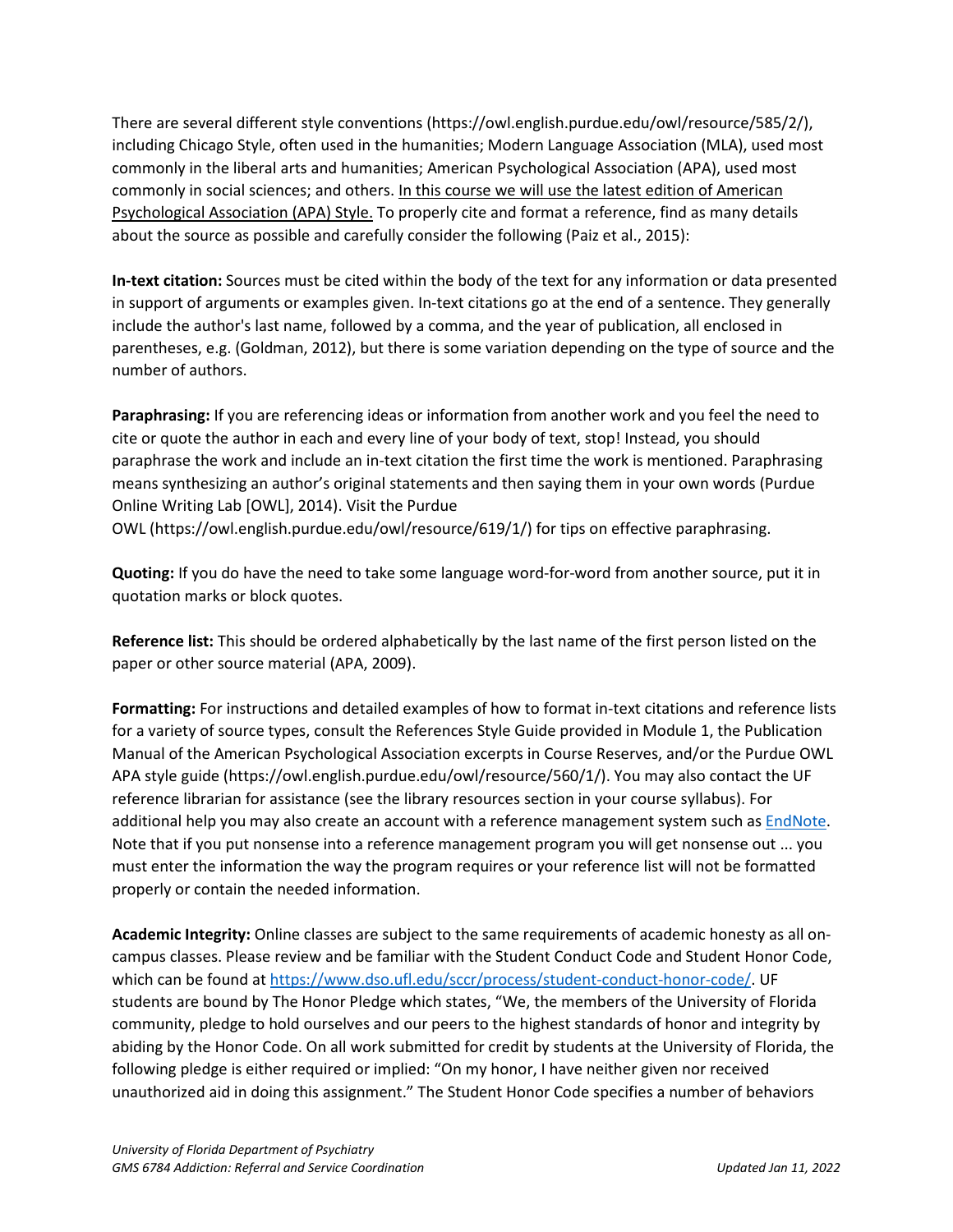that violate the code, and the possible sanctions. Furthermore, you are obliged to report any condition that facilitates academic misconduct to appropriate personnel. If you have any questions or concerns, please consult the instructor or course coordinator.

**Plagiarism:** Plagiarism is presenting another person's work as your own. Cheating and plagiarizing are against the University of Florida Student Conduct Code. Submissions in this course may be checked via Turnitin [\(http://www.turnitin.com\)](http://www.turnitin.com/), a service that compares documents with each other as well as with pages on the Internet and with other assignments previously submitted by other students. If portions of your document were directly copied and pasted from another student's assignment (past or present) or from the Internet, that constitutes plagiarism. Cases of plagiarism will be investigated as set out by the [University of Florida Student Conduct Code.](https://sccr.dso.ufl.edu/) Students in this course caught cheating or plagiarizing, will be immediately given a failing grade, and may be brought before the UF Honor Court. From your citations and references, the reader of your paper should be able to tell the source of all your outside information. It may be acceptable to place a few comments in quotes with a citation, but it is never acceptable to copy and paste a long string of text from a source, even if it is cited and even if you change a few words. Anything from another source that is not in quotations must be paraphrased. Also, please note that UF policies require that you create original work for each course. Thus, students are not permitted to submit papers they prepared previously outside of this class, such as for high school or other UF courses.

**Make-up policy:** Since students are informed of topic areas and deadlines at the beginning of the semester, it is difficult for us to accept late assignments. As previously mentioned, by waiting until the last minute to begin working you may run the risk of computer problems. Inaccessible websites or computer problems are not acceptable excuses for late work. For this reason, we strongly suggest that you work on all assignments and quizzes at least 1-2 days ahead of time. If you believe you have a legitimate reason for missing work, you may request an extension from the instructor before the deadline passes. Requirements for class attendance and make-up exams, assignments, and other work in this course are consistent with university policies that can be found at [https://catalog.ufl.edu/ugrad/current/regulations/info/attendance.aspx.](https://catalog.ufl.edu/ugrad/current/regulations/info/attendance.aspx) View the UF policies regarding medical excuse from classes at [http://shcc.ufl.edu/forms-records/excuse-notes/.](http://shcc.ufl.edu/forms-records/excuse-notes/)

**Extra Credit:** There may be opportunities throughout the semester to earn extra credit. Attempting an extra credit assignment does not guarantee that you will earn a full bonus. You must complete the tasks thoroughly and exceptionally.

**GatorEvals UF Faculty Evaluation:** Your anonymous feedback is very important, as we use it to improve the course. Faculty evaluations are conducted online ... Simply click on the GatorEvals tool on the lefthand side of the page, then log in using your Gatorlink credentials. Evaluations are typically open during the last two or three weeks of the semester. Students will be told the specific times when evaluations are open. You may also go directly to the evaluations website at<https://ufl.bluera.com/ufl/> Summary results showing how the class anonymously evaluates an instructor are available if you go to the [GatorEvals site](https://gatorevals.aa.ufl.edu/) and click on "Public Results."